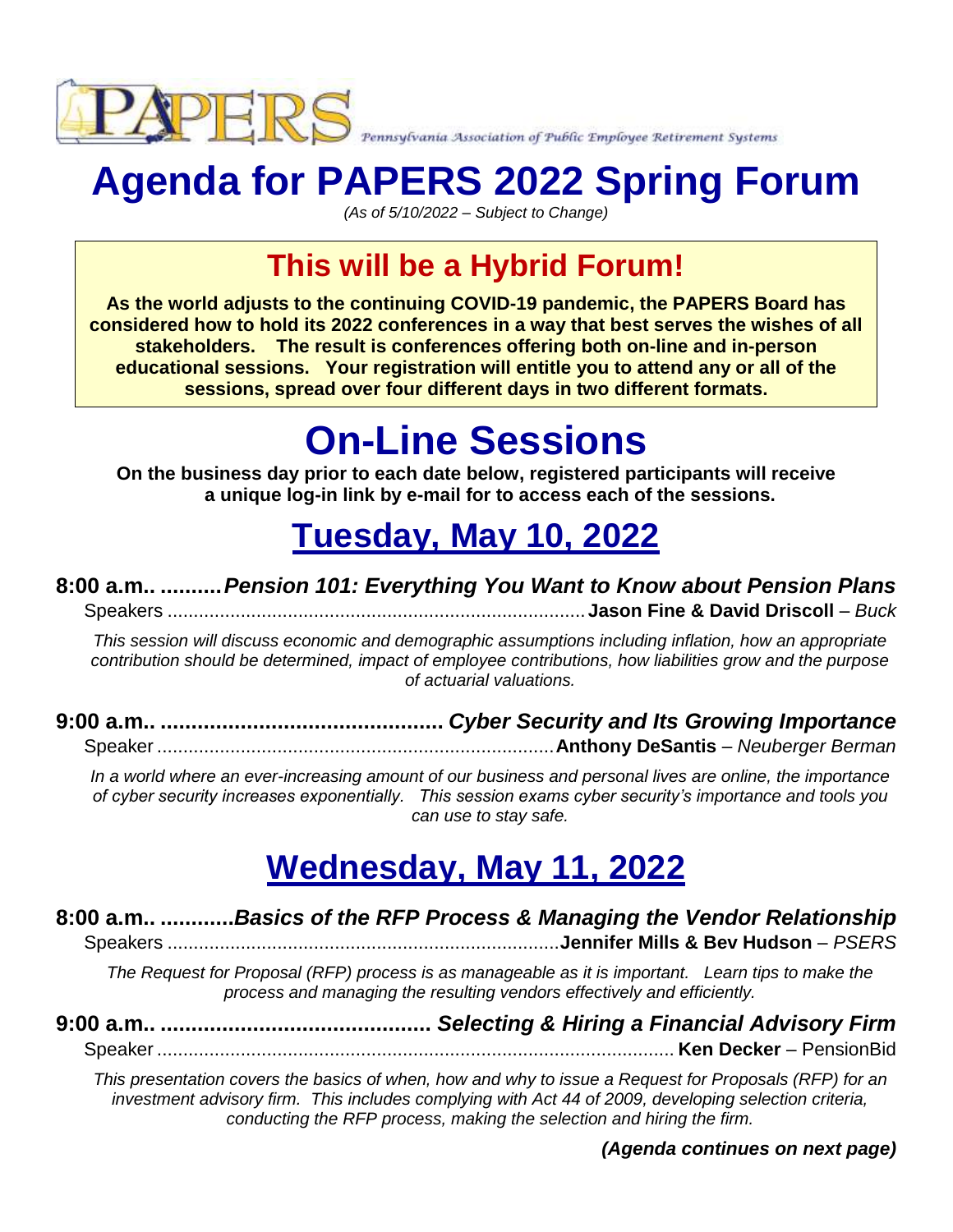### **In-Person Sessions**

**Location – Hilton Hotel, One North Second Street, Harrisburg, PA 17101**

### **Tuesday, May 24, 2022**

|                                                                                                                                                                                                                                                                                     | Commonwealth Board Room - First Floor                                                                                                                                                                                                                                                                                                                          |  |
|-------------------------------------------------------------------------------------------------------------------------------------------------------------------------------------------------------------------------------------------------------------------------------------|----------------------------------------------------------------------------------------------------------------------------------------------------------------------------------------------------------------------------------------------------------------------------------------------------------------------------------------------------------------|--|
| 12:00 p.m.                                                                                                                                                                                                                                                                          | <b>Registration &amp; Sponsor Exhibits</b><br>Pennsylvania Ballroom Prefunction                                                                                                                                                                                                                                                                                |  |
| 12:30 p.m.                                                                                                                                                                                                                                                                          | Delaware Room                                                                                                                                                                                                                                                                                                                                                  |  |
| Workshop sessions will be held in the Juniata Room. The sessions will also be live streamed<br>for anyone unable to attend the in-person presentation. A log-in link will be provided on the<br>preceding business day to registered participants not planning to attend in-person. |                                                                                                                                                                                                                                                                                                                                                                |  |
|                                                                                                                                                                                                                                                                                     | 1:30-2:20 p.m. How Inflation Impacts Public Pension Plan Design,                                                                                                                                                                                                                                                                                               |  |
|                                                                                                                                                                                                                                                                                     | <b>Options &amp; Fixed Income</b>                                                                                                                                                                                                                                                                                                                              |  |
|                                                                                                                                                                                                                                                                                     | The end of the COVID pandemic may be in sight but the consequences are likely to linger with high inflation<br>serving as one of the more challenging for pension funds.  This session will address inflation relative to Fixed<br>Income investments and review various aspects of plan designs and operations that may be affected by<br>elevated inflation. |  |
|                                                                                                                                                                                                                                                                                     |                                                                                                                                                                                                                                                                                                                                                                |  |
|                                                                                                                                                                                                                                                                                     | Why is inflation occurring now and what factors have driven inflation; what investments have performed<br>well and how can you position your current portfolio in this inflationary environment.                                                                                                                                                               |  |
| $3:10-3:20$ p.m.                                                                                                                                                                                                                                                                    | <b>Break</b><br>Juniata Room Prefunction                                                                                                                                                                                                                                                                                                                       |  |
|                                                                                                                                                                                                                                                                                     |                                                                                                                                                                                                                                                                                                                                                                |  |
|                                                                                                                                                                                                                                                                                     | Discussion of differences, benefits and shortcomings of using active and passive approaches to equity<br>investing. Presentation of research on cyclicality of active manager performance.                                                                                                                                                                     |  |
|                                                                                                                                                                                                                                                                                     |                                                                                                                                                                                                                                                                                                                                                                |  |
|                                                                                                                                                                                                                                                                                     | Current member and Vice Chair of the Public School Employees' Retirement System (PSERS) Board, Mr.<br>Ryan will share his perspective on fiduciary best practices. This session promises to be lively and<br>informative!                                                                                                                                      |  |
| 5:00 p.m.                                                                                                                                                                                                                                                                           | TRIAD Strategies, 300 North Second Street (a short walk from the Hilton)                                                                                                                                                                                                                                                                                       |  |

*(Agenda continues on next page)*